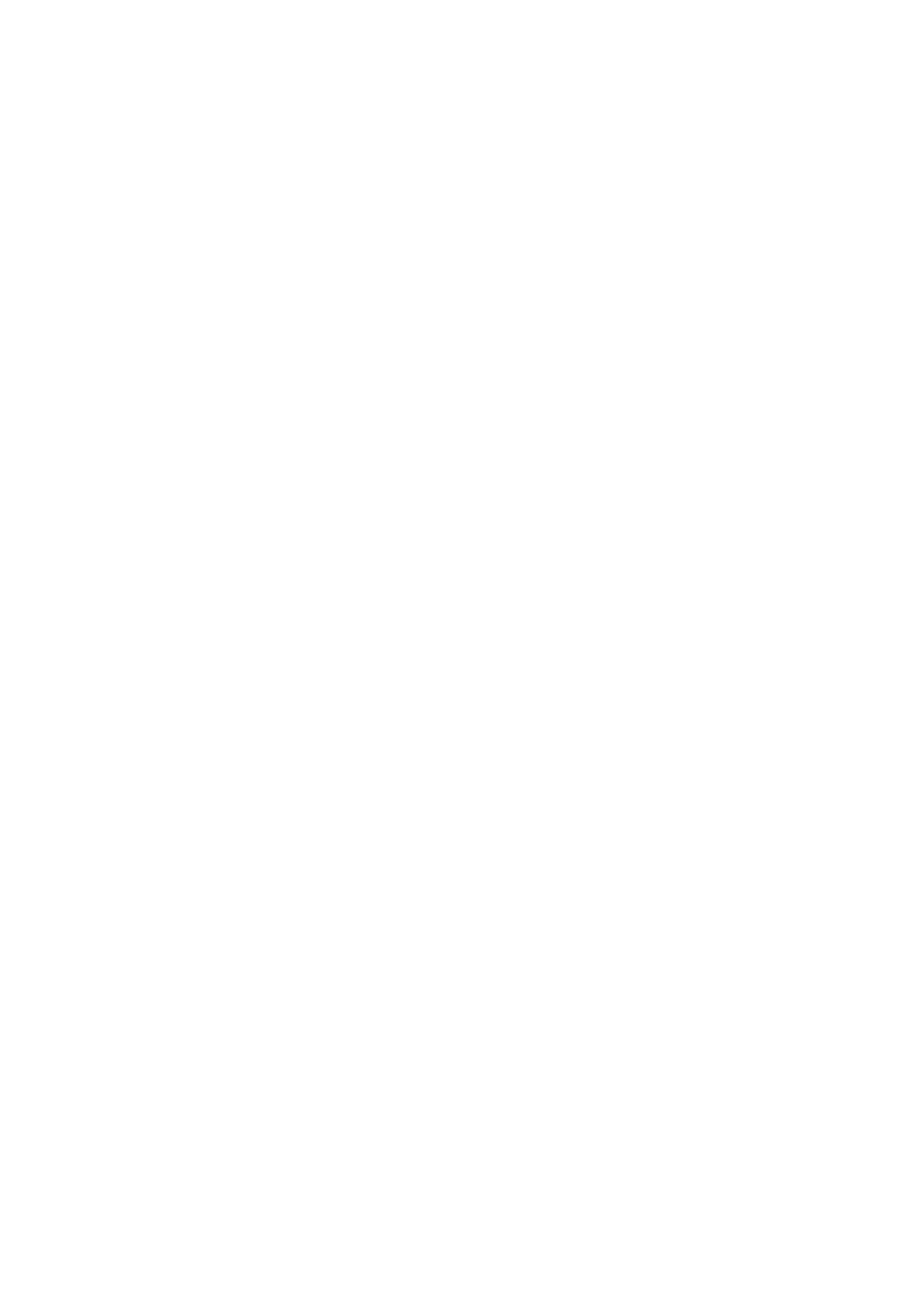# Explaining Growth Divergences in the Euro Area: The Role of Residential Investment

Klaus-Jürgen Gern and Carsten-Patrick Meier *Kiel Institute for the World Economy* 

## **1 Introduction**

Over past years, there have been significant differences in cyclical developments in the euro area. This paper addresses the question to what extent these differences can be explained by the pronounced differences in residential construction activity. In our econometric analysis of housing investment in the euro area we, as a first step, distinguishes between Germany and the rest of the euro area. This distinction is motivated by the fact that German developments have been special in several respects over the past 20 years and, given the large size of the Germany as a proportion of the euro area economy, influence the developments on an aggregate euro area level significantly (as opposed to, e.g., Austria where housing investment—and population growth—was rather similar to German patterns).

Since swings in housing investment in Germany over the recent two decades have been associated with pronounced changes in population growth, special emphasis is given to the importance of demographic developments in explaining diverging trends in housing investment. Population growth and demographic developments that affect the number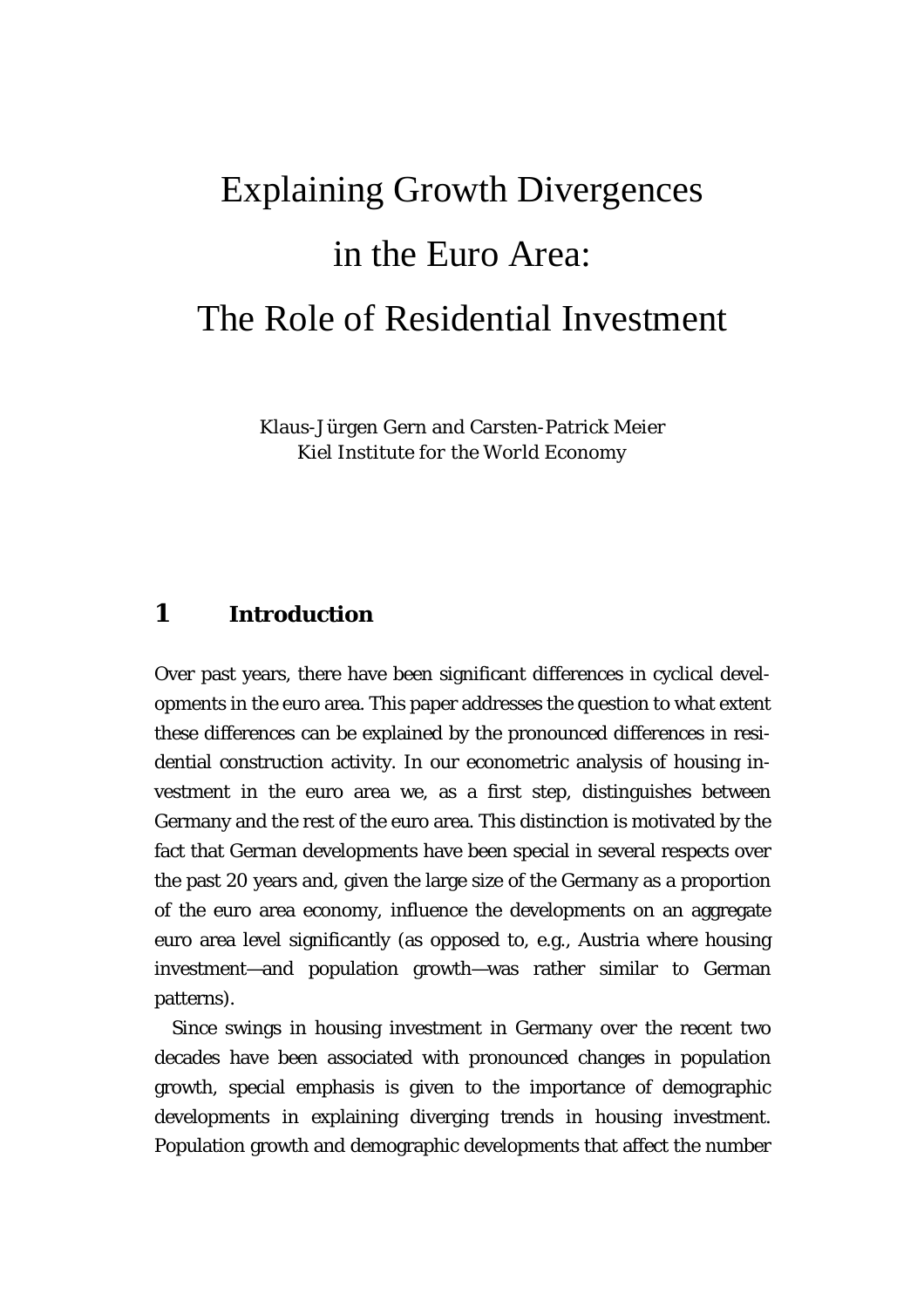<span id="page-3-1"></span>of households, such as shifts in the share of population in household formation age and falls in the average size of households, all have potentially important implications for housing demand.

We estimate functions for Germany and the rest of the euro area where residential investment depends on the existing level of housing stock, real income, the user cost of capital (proxied by the real interest rate) and population growth. In order to quantify the importance that demographic developments through the channel of residential investment have as an explanation of the growth differential between Germany and the rest of the euro area, we simulate how economic activity in the two regions had evolved under the assumption of identical demographic trends using these equations and a macroeconometric model for Germany and the rest of the euro area.

In the literature, the impact of demographic developments on the housing market is usually discussed in the context of house prices.[1](#page-3-0) Several studies include demographic variables in their estimated house price equations (e.g. Meen 2002, Ahearne et al. 2005) , but they are omitted in recent VAR-studies (Sutton 2002, Tsatsaronis and Zhu 2004). Girouard and Blöndal (2001) discuss the influence of house prices on residential investment through the price-cost ratio, but do not discuss other determinants of residential investment.

# **2 Developments in Residential Investment in the Euro Area**

Residential investment is typically a relatively volatile demand component, characterized by pronounced swings in growth rates from year to year and subject to strong cyclical fluctuations. Figure 1 shows the growth rates of residential investment over the past 40 years for the eight largest euro area countries and for the euro area as a whole.[2](#page-3-1) Medium-term fluctuations are

<span id="page-3-0"></span> $1$  For a discussion of recent house price developments in industrial countries and a survey of recent literature see OECD (2006).

 $2$  The euro area data used in this analysis have been constructed from national data that due to data limitations are confined to the 8 largest euro area economies Germany, France, Italy, Spain, the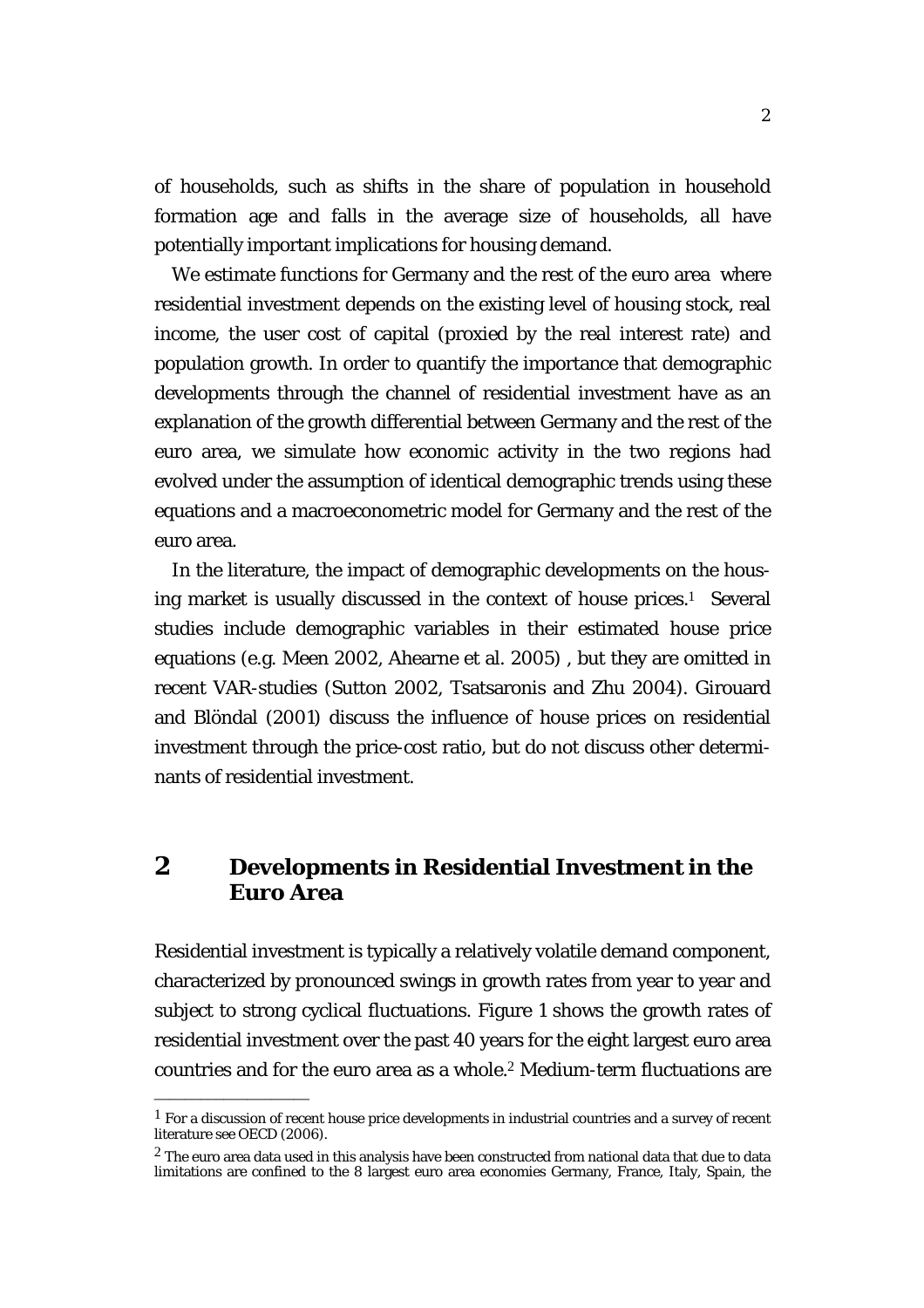given by centered 5-year averages of annual growth rates. Plotting annual growth rates and 5-year averages, respectively, together for the five largest euro area economies (Figure 2) shows that, while annual growth rates have clearly been quite different across countries, there is nonetheless substantial co-movement, both in the short-run and over the medium term.

### — Figures 1 and 2 here —

It is evident that, notwithstanding a large amount of heterogeneity, national series tended to move in similar directions. This is especially true for recessionary phases (in terms of aggregate output), such as the mid 1970s, the early 1980s and early 1990s, although the timing of the peaks and bottoms varies slightly from one country to another. In the most recent phase of weak production growth between 2001 and 2004, there is also some similarity in that most national series show at least some deceleration of growth. However, the strong deceleration of residential investment growth registered for the euro area as a whole is to a large extent due to a prolonged and pronounced decline in residential investment in Germany; housing investment in other large euro area economies such as France, Italy and Spain by contrast remained relatively strong. There are also similarities observable in medium-term developments as exemplified by the 5-year average growth rates of residential investment depicted in the right panel of Figure 2. Countries typically showed high average growth in the 1960s and early 1970s before growth moderated substantially for about one and a half decade. Growth picked up again in all large countries towards the end of the 1980s, this acceleration phase lasted until the recession of 1991–93, in Germany and in the Netherlands longer. Since then, growth patterns have become somewhat more heterogeneous. While in Germany investment stagnated in the second half of the 1990 and has been falling since 2000, Spain, the Netherlands and France saw a rapid expan-

Netherlands, Belgium, Austria and Finland. These countries constitute around 95 percent of the euro area.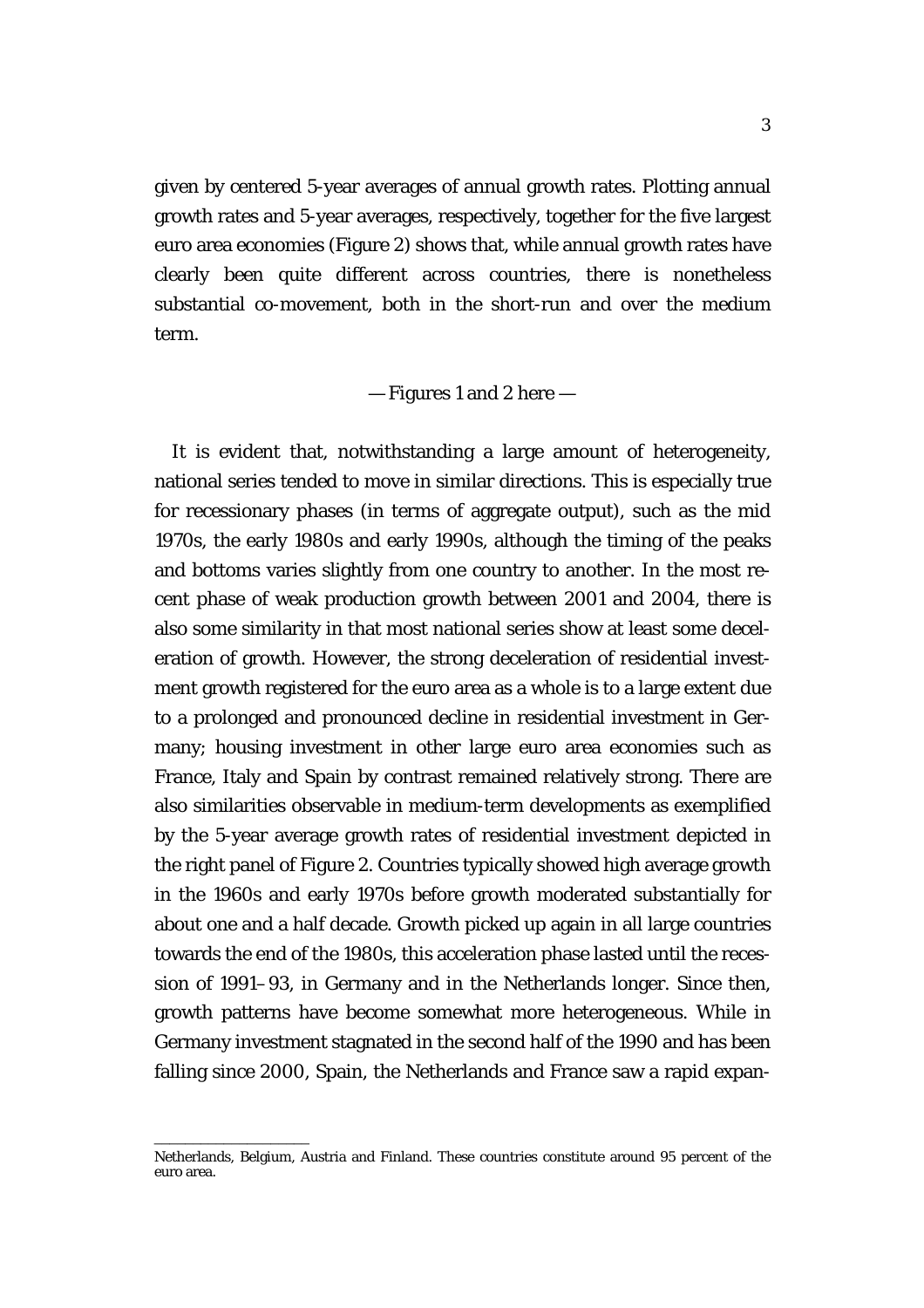sion of investment; in Italy investment declined in the second half of the 1990s but picked up after the start of EMU.

The standard deviation of growth rates of residential investment in the euro area is much larger than the standard deviation of aggregate output growth, reflecting the relatively pronounced volatility of this demand component (Figure 3). Although there is no clear trend discernible in the standard deviation over the past 40 years, it is interesting to note that differences in growth rates have been relatively small in the most recent years, while the divergence of economic growth in general and residential construction activity in particular in the years following the German unification is clearly visible.

— Figure 3 here —

# **3 Residential Investment and Population Growth**

The post-unification boom in residential investment in Germany has been associated with a sharp acceleration of population growth stemming mainly from immigration from Central and Eastern Europe and refugees from the Balkans.[3](#page-5-0) Conversely, when residential investment decelerated in the mid-nineties and started to decline towards the end of the century, population growth slowed to a crawl. Inspection of the relationship between population growth and residential investment growth (smoothed using centered 5-year-averages) over a longer period of time and across other euro area countries shows, however, that such a close co-movement of these variables is not the rule. Notwithstanding, a relatively close correlation between population growth and smoothed residential investment growth can also be found in some other euro area countries and in the euro

<span id="page-5-0"></span> $3$  There has also been substantial migration within Germany from the "new" Eastern Länder to the "old" Western Länder. This migration does not show up in the population growth for Germany as a whole, but has tightened the housing market in West Germany substantially. Residential investment in East Germany, at the same time, was strongly pushed by tax incentives (see Sander 2000 for a discussion of policies towards the housing market in East Germany after the unification).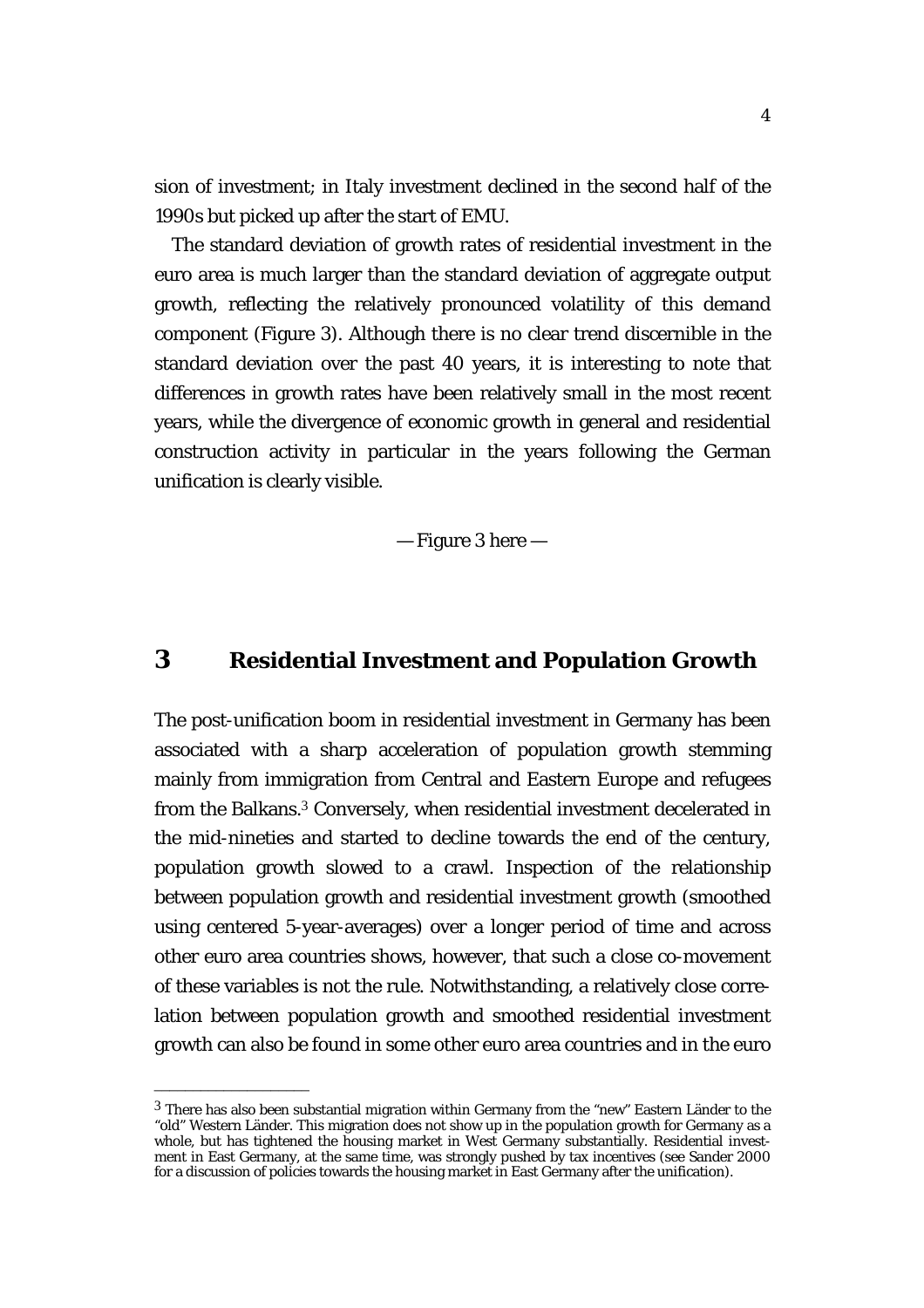area as a whole (Figure 4). According to the correlation coefficient, comovements have been most pronounced in France, Austria and the Netherlands. On the other hand, there is relatively little positive correlation between population growth and housing investment growth over the past 40 years in Spain and almost no correlation in Italy; in Finland the data suggest even negative correlation.

— Figure 4 here —

# **4 The Role of Residential Investment in Explaining the Growth Differential Between Germany and the Rest of the Euro Area**

A markedly different pattern of growth could be observed in Germany compared with the rest of the euro area since the end of the 1980s (Figure 5).

— Figure 5 here —

In 1990–91, German unification led to a de-synchronization of cyclical developments, triggering a boom in Germany when most other industrial countries experienced deceleration of growth or even recession. Although some of the demand generated in Germany spilled over into neighbor countries, economic growth in the rest of (what is today) the euro area slowed down when German growth accelerated. Following a brief period of almost synchronized growth in 1993 (recession) and 1994 (recovery), from the mid-1990s onwards the German economy consistently grew less rapidly than the rest of the euro area.

— Figure 6 here —

With respect to residential investment, differences in performance between Germany on the one hand and the rest of the euro area on the other hand are even more pronounced. In the first half of the 90s housing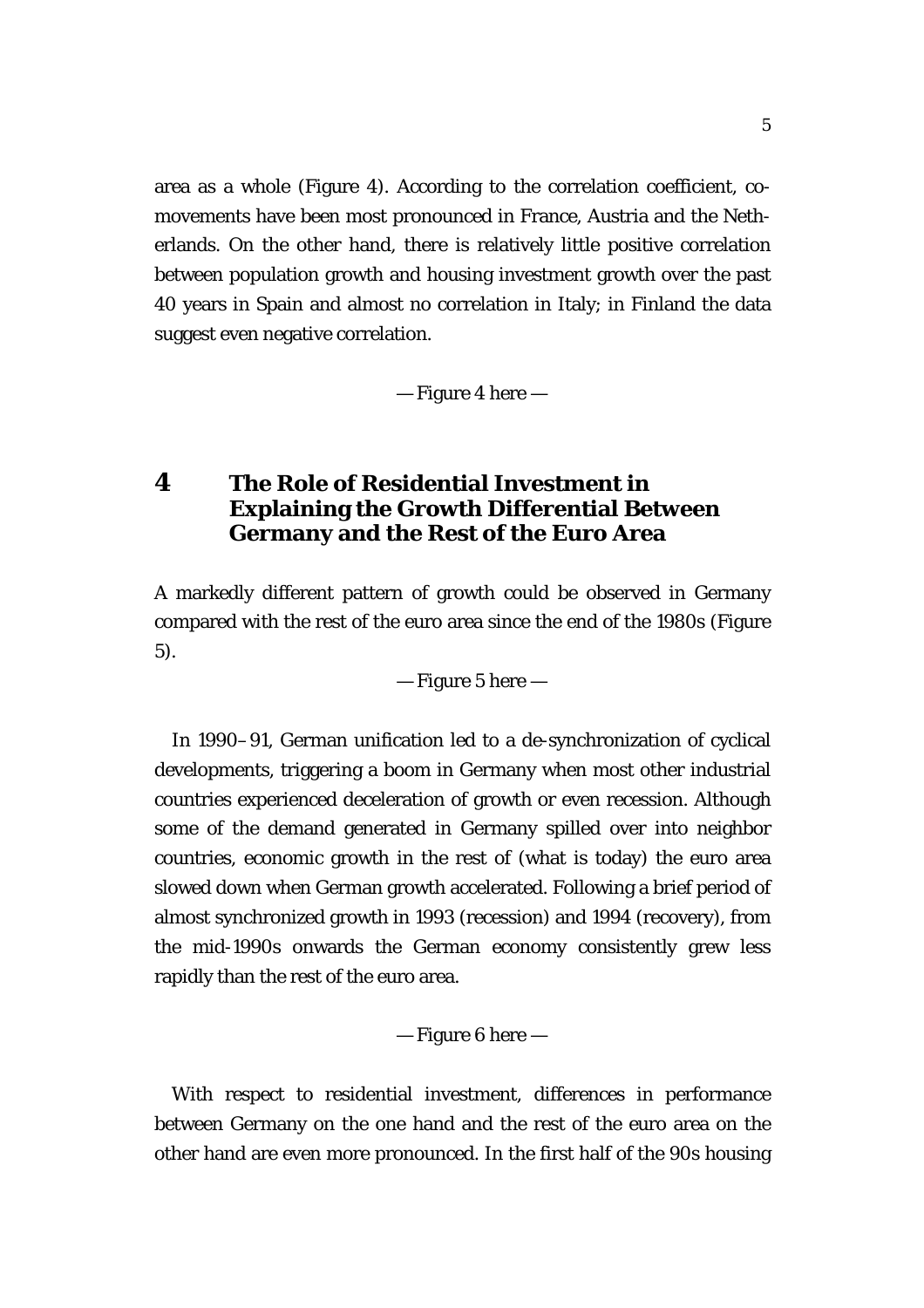investment grew strongly in Germany triggered by rising population in the West and tax incentives for reconstruction of the housing stock in the East which was in extremely bad shape after more than 40 years of communist rule. At the same time, residential investment in the rest of the euro area declined. Here residential activity recovered towards the end of the century and remained on an upward trend after a period of sluggishness in 2001-2. Meanwhile, investment in housing in Germany fell first into stagnation and then into a prolonged recession. Figure 7 shows the contribution of differences in residential investment growth between the euro area excluding Germany and Germany to differences in real GDP growth, i.e. the differences in the so-called Lundberg component of residential investment, together with the contribution of differences in the aggregate of all other demand components for each year since 1988. It is clear that divergent trends in housing investment play an important role in explaining the overall relative growth performance of the two economic areas, especially in the years 1990–94, when the German rate of growth in residential investment was way above its growth rate in the rest of the euro area, and in the most recent years from 2000–05, when the activity in residential construction was much weaker in Germany than in the euro area. In some years, virtually the complete GDP growth differential can be explained by differences in residential investment growth.

— Figure 7 here —

# **5 Explaining Residential Investment**

## **5.1 The Model**

Residential investment is the result of an interaction of three markets, the market for flats to rent, the (stock of) housing market and the residential construction market. In fact, in the long run, any separation of these three markets is artificial as the housing stock can be expanded or reduced in an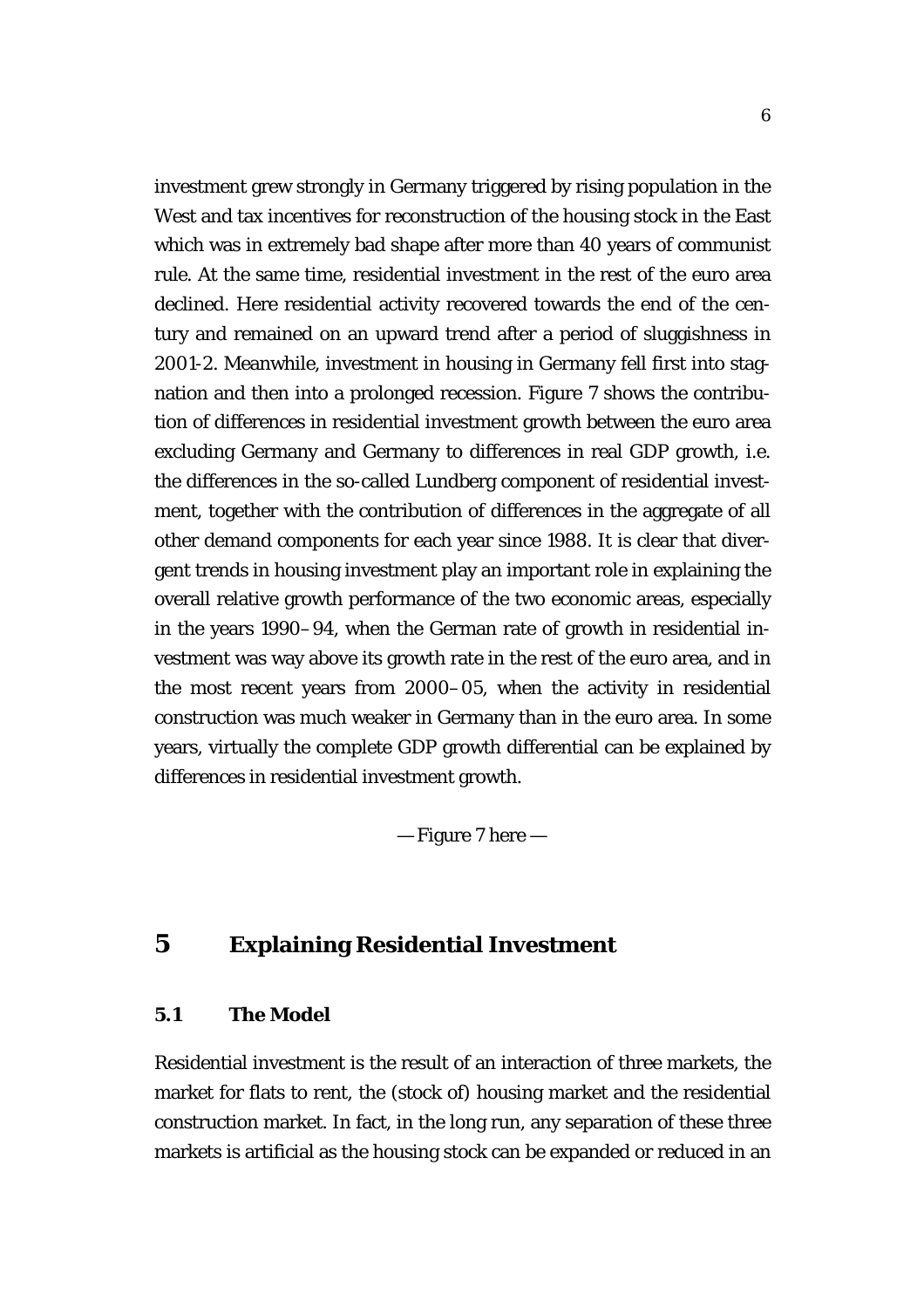arbitrary way by means of residential investment (or disinvestments). It is only in the short run, that the markets are separated due to the fact that residential investment takes time.

As regards modelling the demand side of the housing market, $4$  we assume that the desired stock of housing in the economy,  $h^*$ , depends negatively on the real user costs of housing *u* and positively on permanent income  $\bar{y}$  and demographic variables such as the share of the population in house buying age (*demo*):[5](#page-8-1)

$$
(1) \qquad h^d = h^d(\bar{y}, u, demo)
$$

With respect to the supply of housing, we simply assume that it depends on the real price of houses  $p^h$ 

$$
(2) \qquad h^s = h^s(p^h)
$$

In the long run equilibrium, demand will equal supply and the equilibrium housing stock is

$$
(3) \qquad h^* = h^s = h^d
$$

In the short run, however, the actual housing stock may deviate from its equilibrium level due to the fact that residential investment (I) takes time. Speeding up the investment process would be costly, or is even impossible in the short term given existing regulations and land-use restrictions.[6](#page-8-2) As a result, there is an optimal rate of changing the housing stock given by the relation

(4) 
$$
(I/H)_t = \alpha (h_{t-1} - h^*)
$$

\_\_\_\_\_\_\_\_\_\_\_\_\_\_\_\_\_\_\_\_

with  $\alpha$  measuring the speed of adjustment towards the equilibrium housing stock. Substituting  $(1)$ – $(3)$  into  $(4)$  we get an equation for residential investment that could in principle be estimated

<span id="page-8-0"></span><sup>4</sup> See Peek and Wilcox (2006) and McCarthy and Peach (2002) for similar models.

<span id="page-8-1"></span><sup>5</sup> If not stated otherwise, lower case letters refer to the logarithm of a variable.

<span id="page-8-2"></span> $6$  The regulatory environment has been found to be important in explaining the slow response of housing supply with respect to house prices that is found in some European countries and the variation of the supply elasticities across euro area countries (European Commission 2006).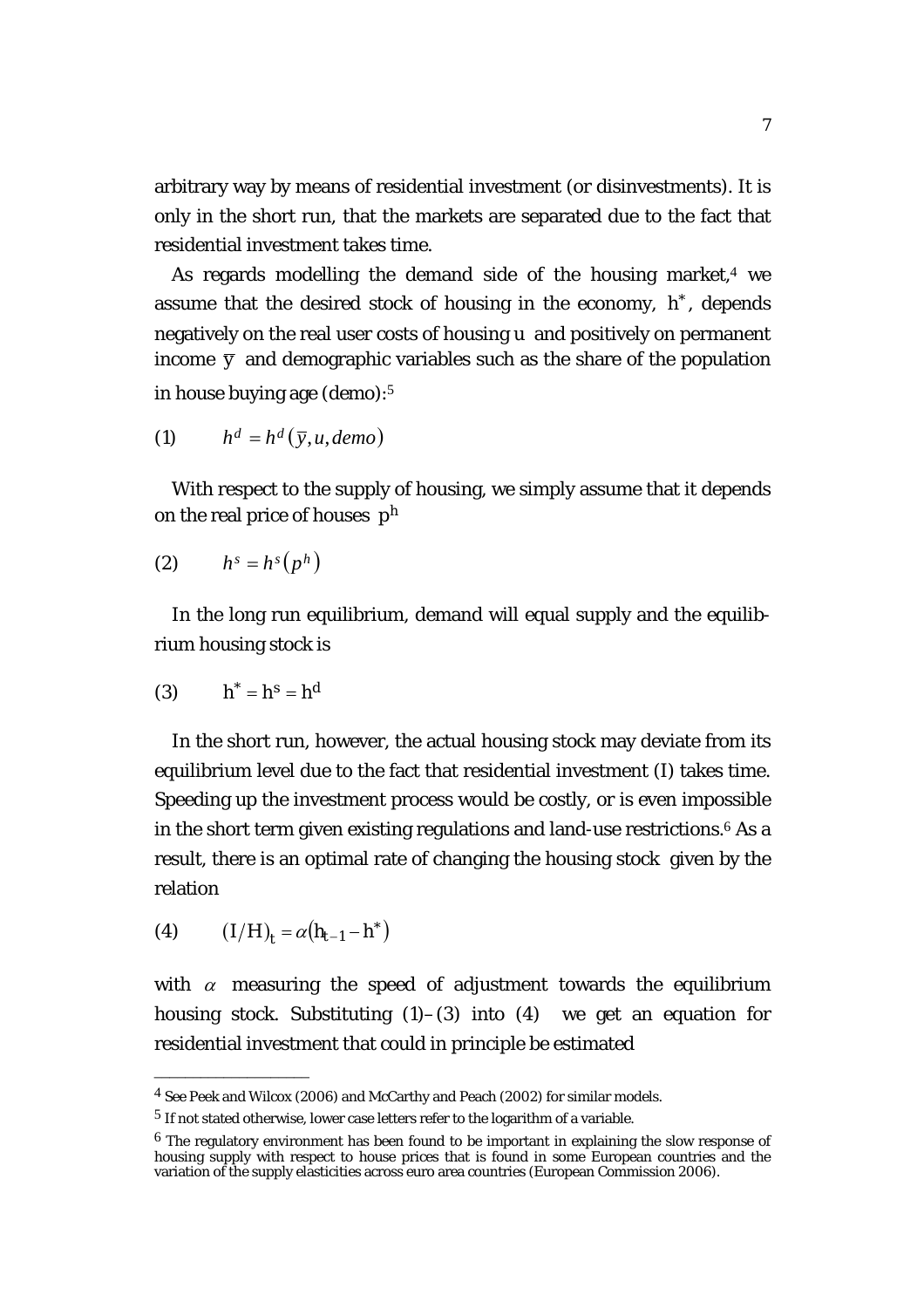(5) 
$$
(I/H)_t = \alpha (h_{t-1} - \beta_1 \bar{y}_{t-1} + \beta_2 u_{t-1} - \beta_3 dem_{t-1}).
$$

To make equation (5) operational, we approximate permanent income  $\overline{y}$  by current income *y*. In addition, we use the real rate of interest *R*, measured by the short-run nominal interest rate minus the inflation rate, to approximate the user costs of housing and the growth rate of the population *pop* as a demographic variable. Moreover, we allow for more general dynamics by adding additional lags of all variables in first differences, denoted as ∆ , giving

(6)  
\n
$$
(I/H)_t = \alpha (h_{t-1} - \beta_1 y_{t-1} + \beta_2 R_{t-1} + \beta_3 \Delta pop_{t-i})
$$
\n
$$
+ \sum_{i=1}^p \delta_{1i} \Delta (I/H)_{t-i} + \sum_{i=0}^p \delta_{2i} \Delta y_{t-i}
$$
\n
$$
+ \sum_{i=1}^p \delta_{3i} \Delta R_{t-i} + \sum_{i=1}^p \delta_{4i} \Delta \Delta pop_{t-i}
$$

where now ∆∆*pop* is the change of the population growth rate.

## **5.2 Data**

\_\_\_\_\_\_\_\_\_\_\_\_\_\_\_\_\_\_\_\_

We estimate equation (6) for Germany and for the rest of the euro area. We use annual data that reach back into the 1960s. This permits us to consider the effects of population growth which is a low frequency variable. Our data for Germany comes from the federal statistical office. We merge German data from 1990 backwards with West-German data by using the West-German growth rates for 1991 to avoid a break in the series due to unification.

Data for the rest of the euro area is basically constructed from the OECD Economic Outlook database by aggregating individual country data for gross fixed capital formation in housing, real GDP, interest rates and inflation. Due to data limitations the "rest of the euro area" is confined to France, Italy, Spain, the Netherlands, Belgium, Austria and Finland (EURO-7).[7](#page-9-0) Since data on the housing stock is not available from this database, we construct a housing stock variable by applying the perpetual

<span id="page-9-0"></span><sup>7</sup> These countries represent more than 90 percent of the euro area excluding Germany.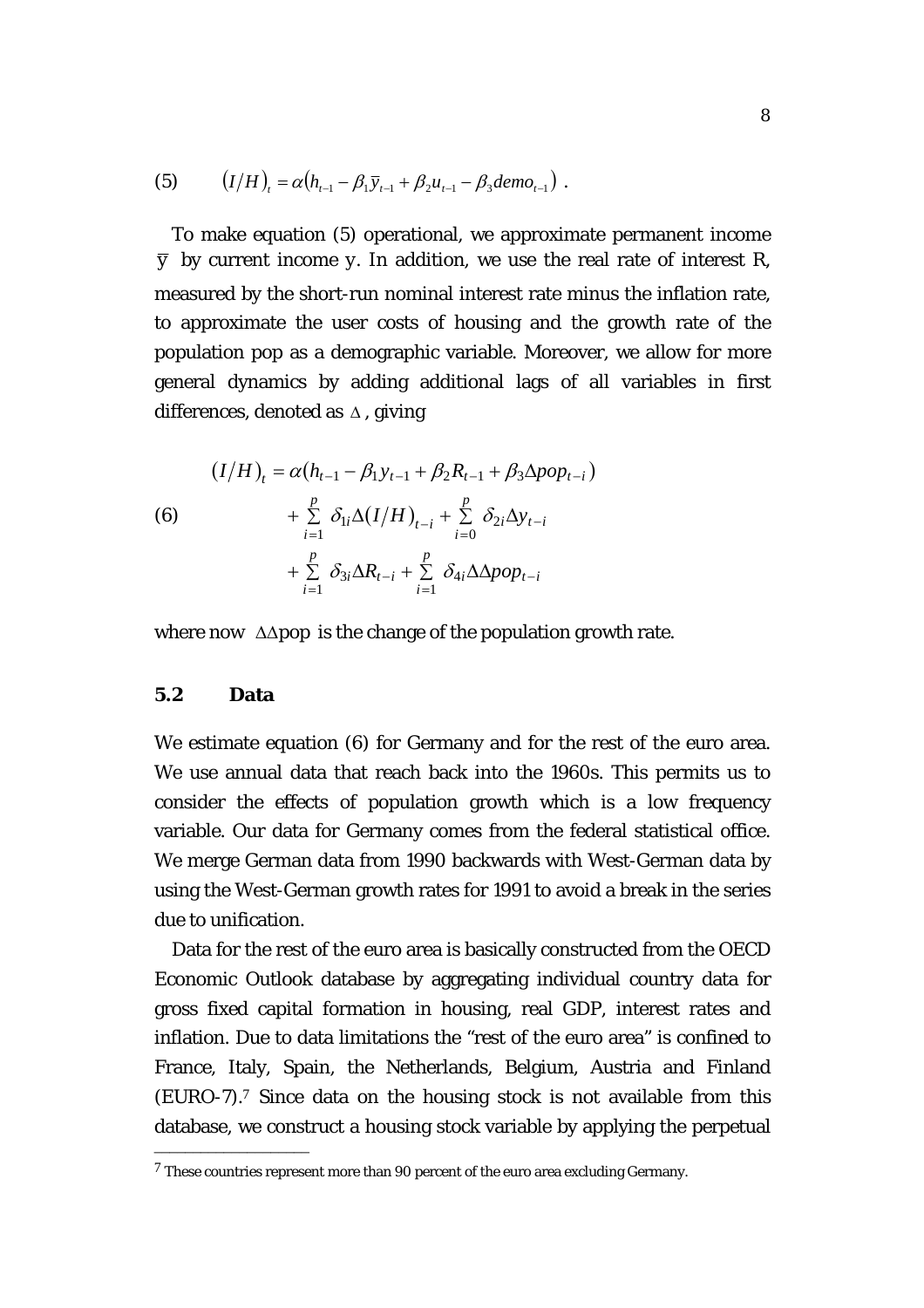inventory method to the sum of residential investment across the EURO-9 countries for each year and assuming a rate of depreciation of 1% per year. To obtain a starting value for the stock of housing, we assume that residential investment in 1963 was 5% of the housing stock; this figure is somewhat higher than the relation between new and existing flats in the countries at that time but below the respective figure for Germany, which is 6%. Figure 8 shows residential investment in relation to the housing stock, that is  $(I/H)$ , for Germany and for the rest of the euro area over the period of 1965 to 2005. Clearly, there is a similar long-run pattern in the two time series.

As regards the determinants of residential investment apart from income, Figure 9 summarizes the developments of real interest rates and population growth rates since the 1960s. Real interest rates were low both in Germany and in the rest of the euro area in the 1960s, fell in the 1970s and increased to relatively high levels in the 1980s and early 1990s. Since then, they have been falling again across the board, although the fall has been much more pronounced in the rest of the euro area than in Germany. Population growth was high in the 1960s across the two regions and declined later, with the slowdown having been more pronounced in Germany than in the rest of the euro area. In the early 1990s (West-) Germany temporarily experienced a substantial acceleration of population growth as a result of unification and the influx of immigrants from Eastern Europe which was not observed in the rest of the euro area.<sup>[8](#page-10-0)</sup> Since the mid 1990s. the picture reversed: population growth in Germany has been close to stagnation while population growth in the rest of the euro area has been accelerating.

— Figures 8 an 9 here —

<span id="page-10-0"></span><sup>8</sup> The exception is Austria which experienced a similar population dynamics as Germany.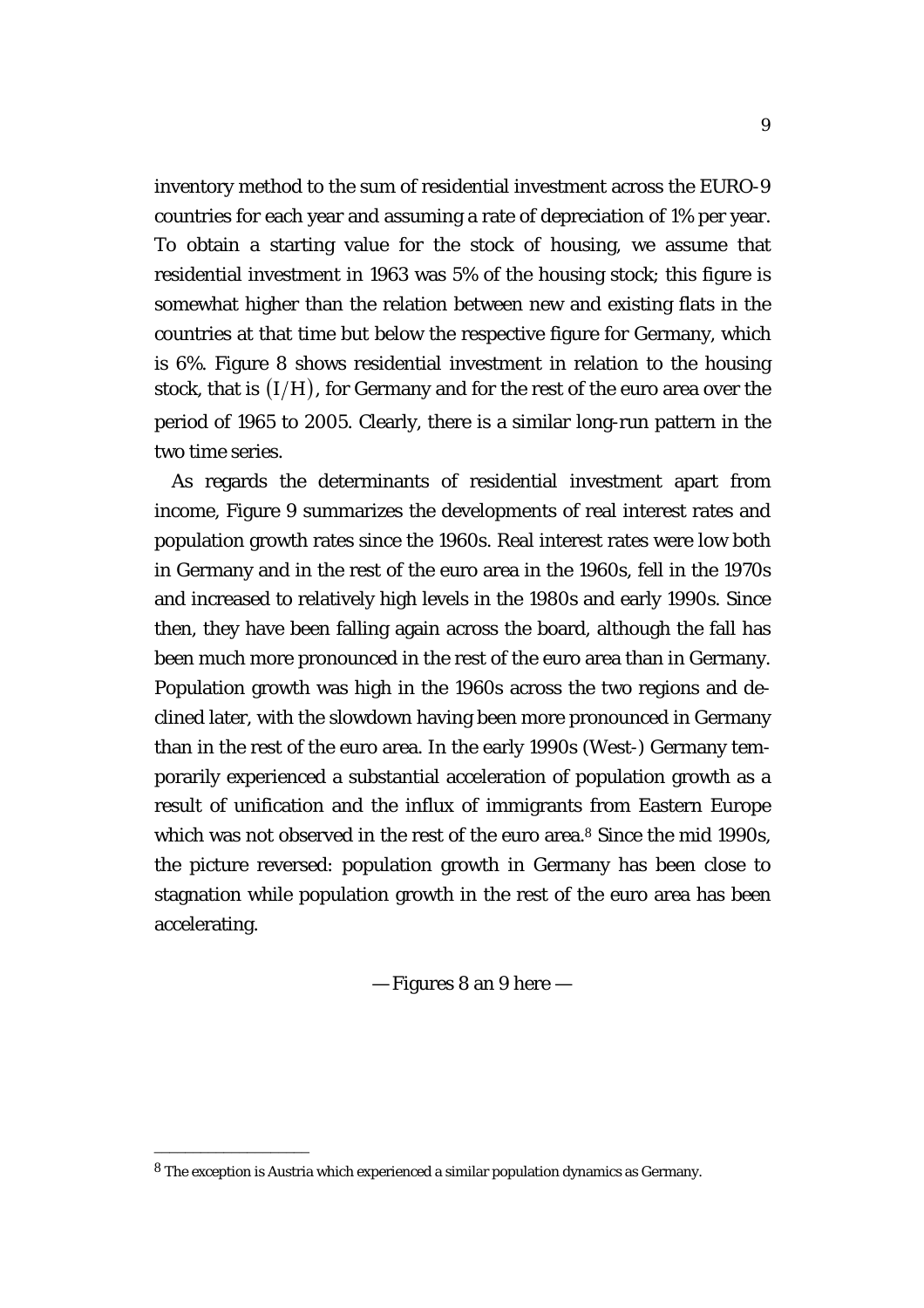## **5.3 Estimation Results**

We estimate equation (6) for Germany and for the rest of the euro area over the period of 1965 to 2005 as a system of seemingly unrelated regressions (SUR). Unfortunately, when specifying the dynamics of the equation using single-equation OLS, various tests indicate instabilities in the equation for the rest of the euro area in the early 1970s. We therefore restrict the sample to the period of 1973 to 2005.

Imposing the restriction that the housing stock will in the long run grow in line with real GDP (real disposable income in the case of Germany) we find for Germany (absolute *t*-statistics in parenthesis):

$$
(I/H)_t = -0.013 \left( h_{t-1} - y_{t-1} - 1.57 R_{t-1} + 5.43 \Delta pop_{t-1} \right) ++ 1.07 \Delta (I/H)_{t-1} - 0.34 \Delta (I/H)_{t-2} + 0.03 \Delta R_t(11.11) (3.45)
$$

 $T: 1973-2005, R^2: 0.97, DW: 2.4$ 

For the rest of the euro area we get the result

$$
(I/H)_t = -0.052 \left( h_{t-1} - y_{t-1} + 5.57 \Delta pop_{t-1} \right) +
$$
  
\n
$$
+ 0.50 \Delta (I/H)_{t-1} - 0.12 \Delta (I/H)_{t-2} + 0.09 \Delta y_t + 0.02 \Delta y_{t-3}
$$
  
\n(11.11)  
\n
$$
- 0.27 \Delta \Delta pop_t - 0.52 \Delta \Delta pop_{t-1} - 0.32 \Delta \Delta pop_{t-2}
$$
  
\n(4.77) (5.71) (3.86)

*T:* 1973-2005,  $R^2$ : 0.99, *DW: 2.3* 

Both equations fit the data quite well. They are free of autocorrelated residuals and tests for structural change do not indicate any instabilities. Note that there is no real interest rate in the equation for the rest of the euro area as the estimates turned out to be insignificant; we therefore eliminated the variable from the equation.

The long-run influence of population growth is quite similar across the two regions. In fact, the restriction that the two long-run coefficients are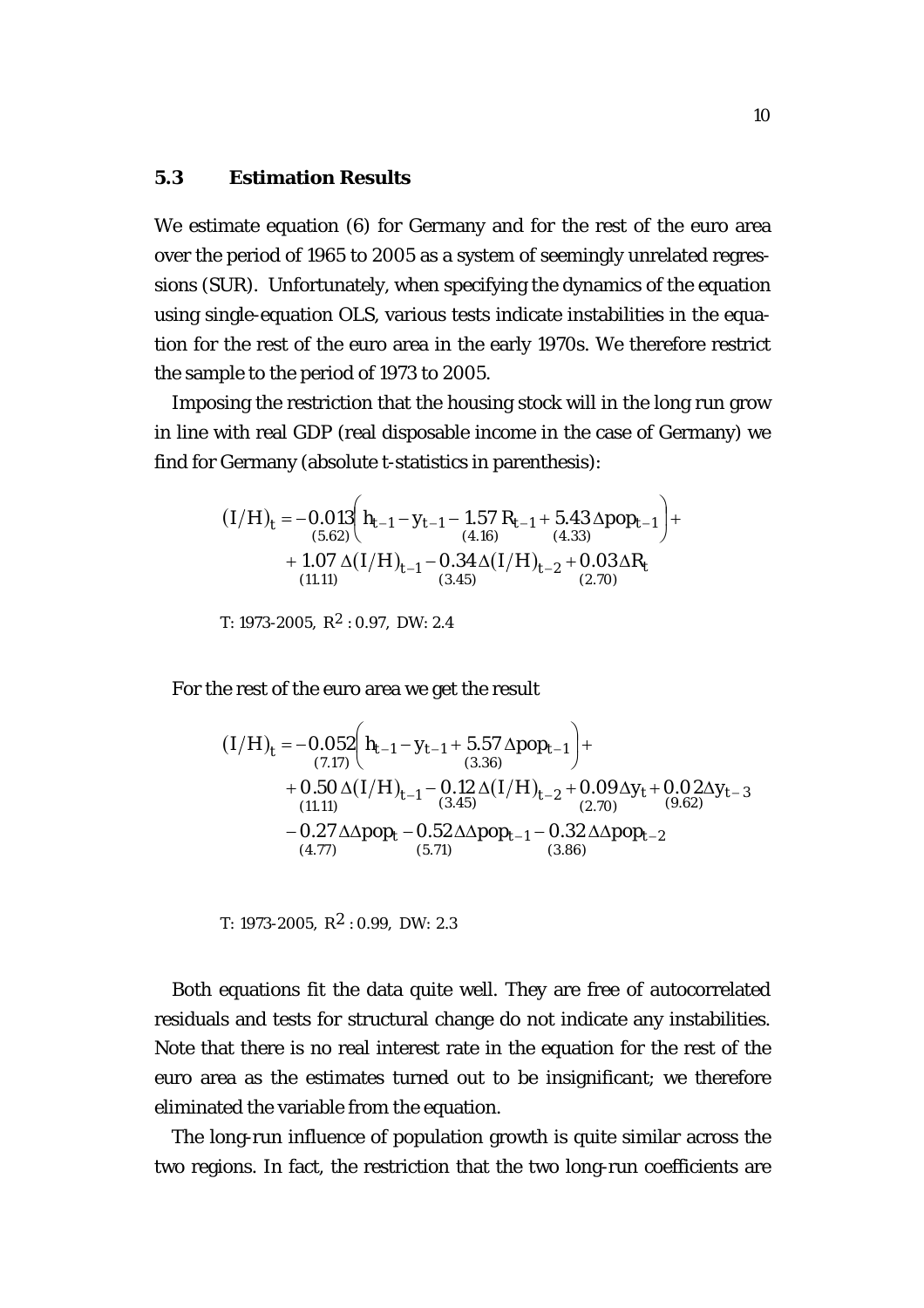equal cannot be rejected statistically. Imposing this restriction gives a long-run coefficient for population growth of 5.48. That is, an increase in population growth by 1 percentage point in the long-run leads to an increase in the housing stock by almost 5.5 percent in both regions.

The dynamics are quite different across the two regions, however. Overall, converge to the equilibrium housing stock seems to be faster in the rest of the euro area than in Germany. Moreover, residential investment in the rest of the euro area seems to react immediately to a change in population growth while in Germany it takes 3 years before there is any effects. Also, the dynamic effects in the rest of the euro area are more complicated.

## **5.4 A Tentative Simulation**

To demonstrate some implications of the estimated equations, we use them to analyze the following question: Given the quite different population growth rates in Germany and in the rest of the euro area, how would residential investment in Germany have developed had the German population growth rate been the same as in the rest of the euro area. To keep the simulation as simple as possible we abstract from feedback effects with the rest of the economy. Also, we do not consider the possibility that real income growth may have developed differently with different population growth.

We simulate the model dynamically, starting in 1990. As we are ultimately interested in the effects of different population growth on GDP growth (via residential investment), we focus on the annual growth rate of gross fixed investment in housing instead of the growth in the housing stock. We find that a different pattern of population growth in Germany would have had substantial effects on the growth rate of residential investment. While residential investment in Germany had been lower in the early 1990s, it would have been between 1.5-3 percentage points higher in the late 1990s and the early 2000s.

The impact on GDP growth would, however, have been only moderate. With a share of residential investment in GDP of about 6 percent, differences in population growth can only explain 0.1–0.2 percentage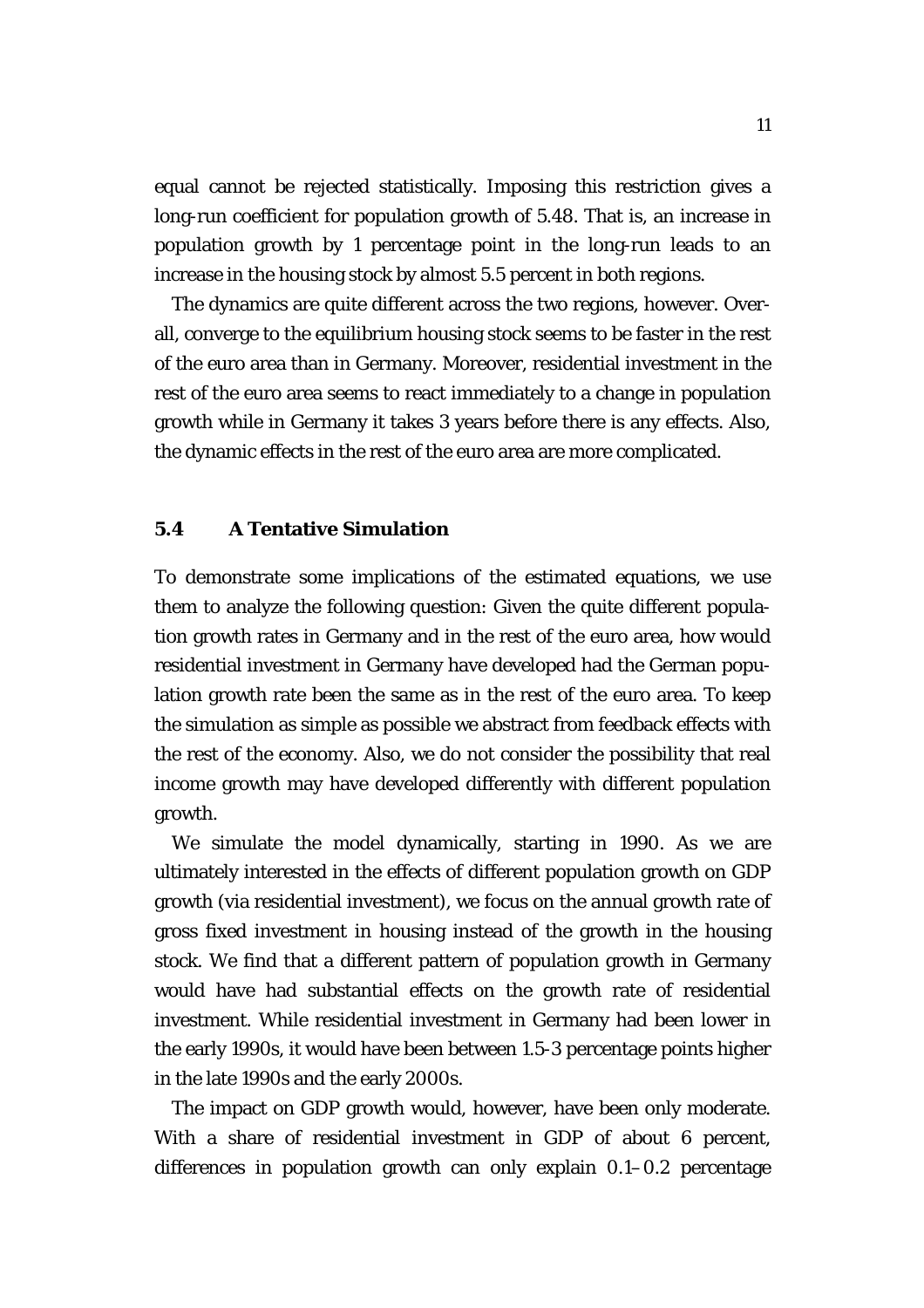points of the 1 percentage point difference in GDP growth rates between the rest of the euro area in Germany that was observed over recent years.

— Figure 10 here —

## **6 Summary and Conclusions**

Differences in growth dynamics within the euro area have been pronounced in recent years with German growth especially sluggish relative to the rest of the euro area. A substantial part of the growth differential between Germany and the rest of the euro area is due to the strong differences in residential investment growth which has been declining in Germany since the end of the 90s while expanding swiftly in the rest of the euro area. In Germany, changes in population growth have been pronounced in the past two decades and demographic developments have differed markedly from those in the rest of the euro area. Estimation of functions explaining housing investment for Germany and the euro are confirm a significant impact of population growth on residential construction in both cases. A simulation exercise based on these equations finds that if population growth in Germany had been the same as in the rest of the euro area the profile of housing investment in Germany would have been significantly altered and much less different from that in the rest of the euro area. However, while the effect of differences in population growth are not negligible, differences in demographic developments are found to account for only 10—20 percent of the growth differential between Germany and the rest of the euro area that has been observed in recent years. Therefore, in order to explain differences in intra-euro area growth dynamics other factors than demographics have to be taken into account.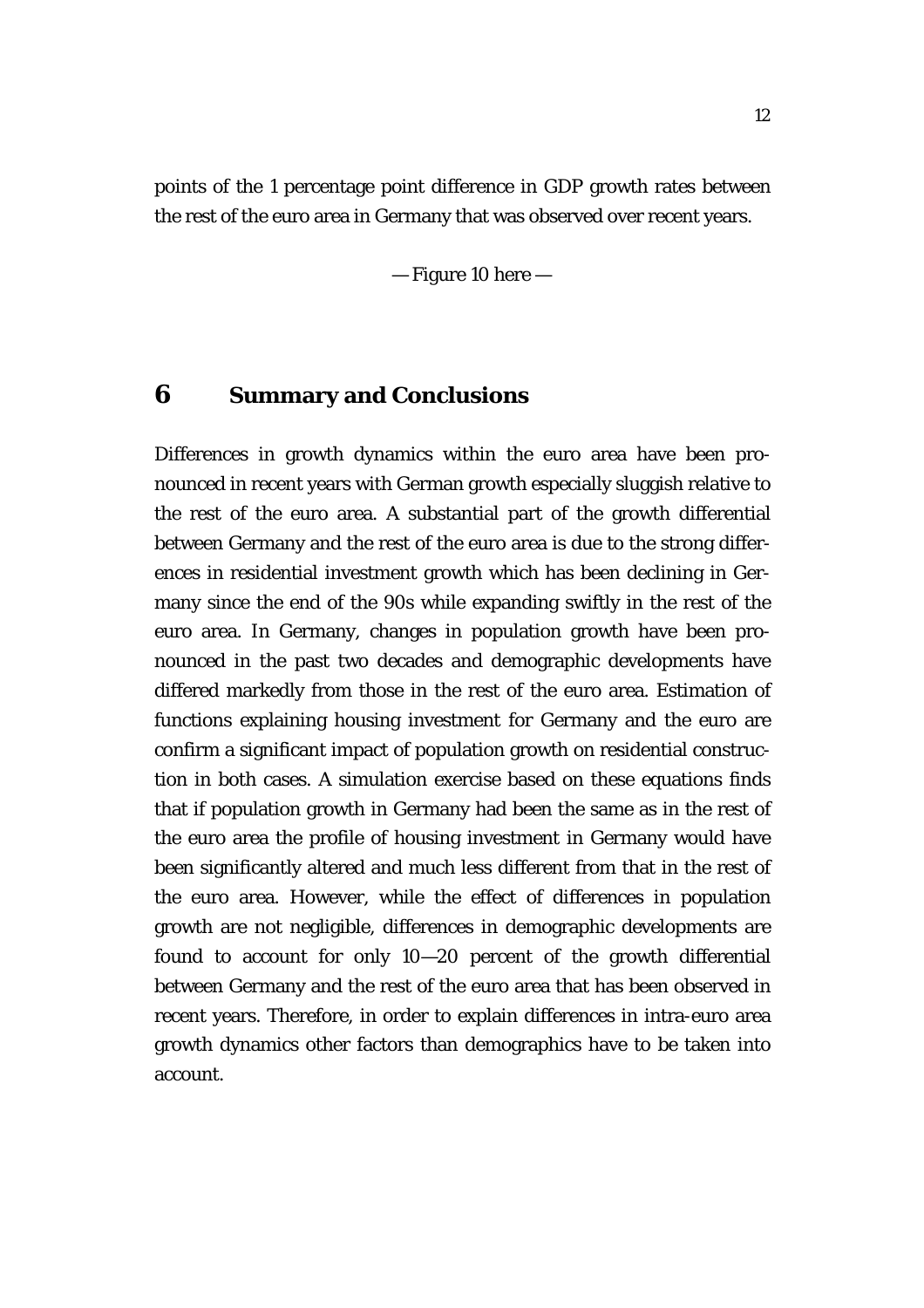## **References**

- Ahearn, A.G., J. Ammer, B.M. Doyle, L.S. Kole and R.F. Martin (2005). Monetary Policy and House Prices: A Cross-country Study. Central Bank of Chile Working Papers 344. December.
- European Commission (2006). The Weak Response of Housing Supply to Surging Prices. *Quarterly Report on the Euro Area* 5 (1): 20–25.
- Girouard, N., and S. Blöndal (2001). House Prices and Economic Activity. OECD Economics Department Working Papers 279. January 26.
- McCarthy, J., and R.W. Peach (2002). Monetary Policy Transmission to Residential Investment. *Federal Reserve Bank of New York Economic Review* (May): 139–158.
- Meen, G. (2002). The Time Series Behaviour of House Prices: A Transatlantic Divide? *Journal of Housing Economics* 11: 1–23.
- OECD (2006). Recent House Price Developments: The Role of Fundamentals. *Economic Outlook* 78: Chapter III.
- Peek, J., and J.A. Wilcox (2006). Housing, Credit Constraints, and Macro Stability: The Secondary Mortgage Market and Reduced Cyclicality of Residential Investment. *American Economic Review* 96 (2): 135–140.
- Sutton, G.D. (2002). Explaining Changes in House Prices. BIS Quarterly Review (September): 46–55.
- Tsatsaronis, K., and H. Zhu (2004). What Drives Housing Price Dynamics: Cross-country Evidence. BIS Quarterly Review (March): 65–78.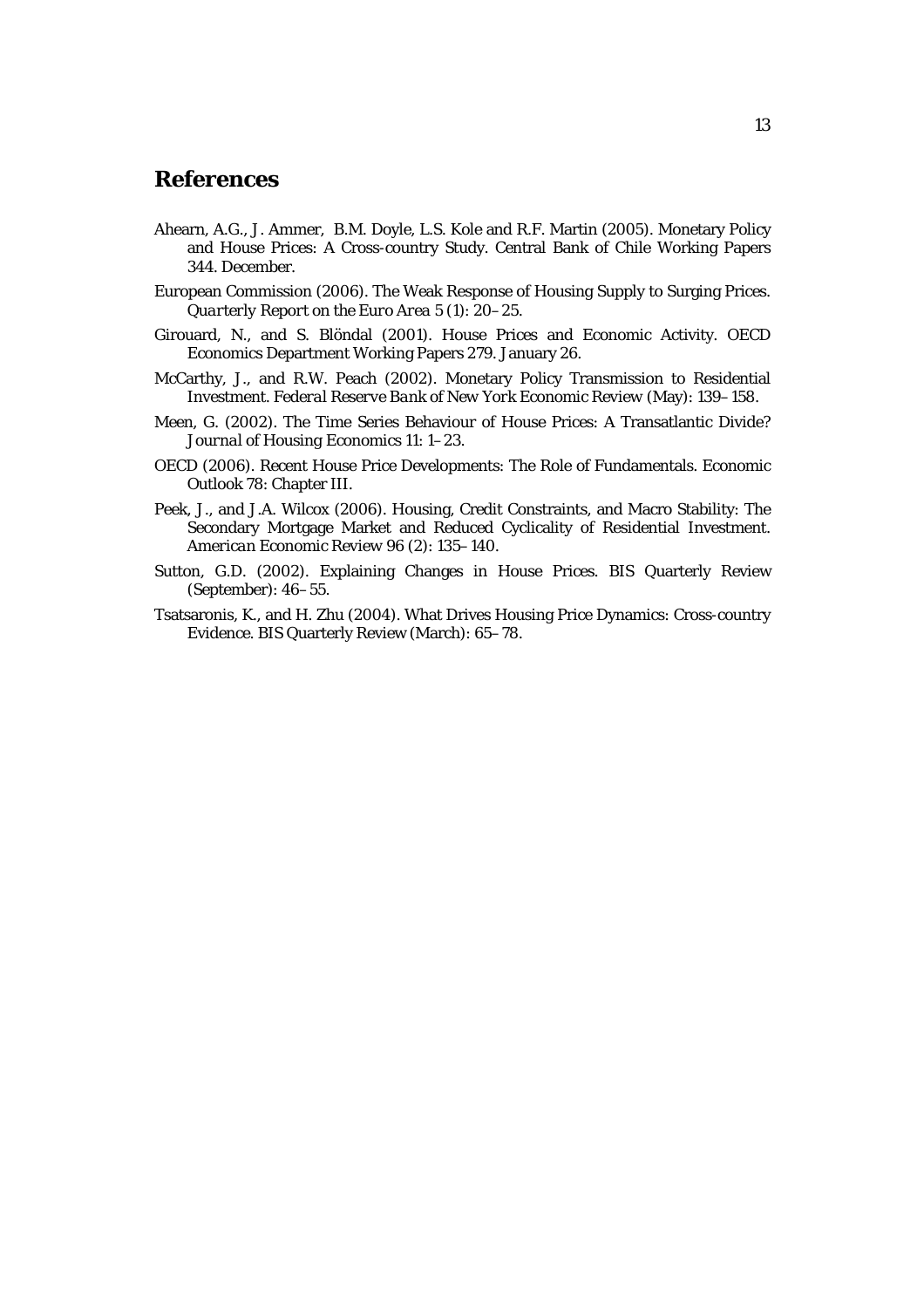### *Figure 1:*

Housing Investment Cycles in Euro Area Countries — Changes in Gross Fix Capital Formation in Housing Over Previous Year







**Netherlands**



**-10 -5 051015 196519701975198019851990199520002005 Perc e n t**



**Euro Area**





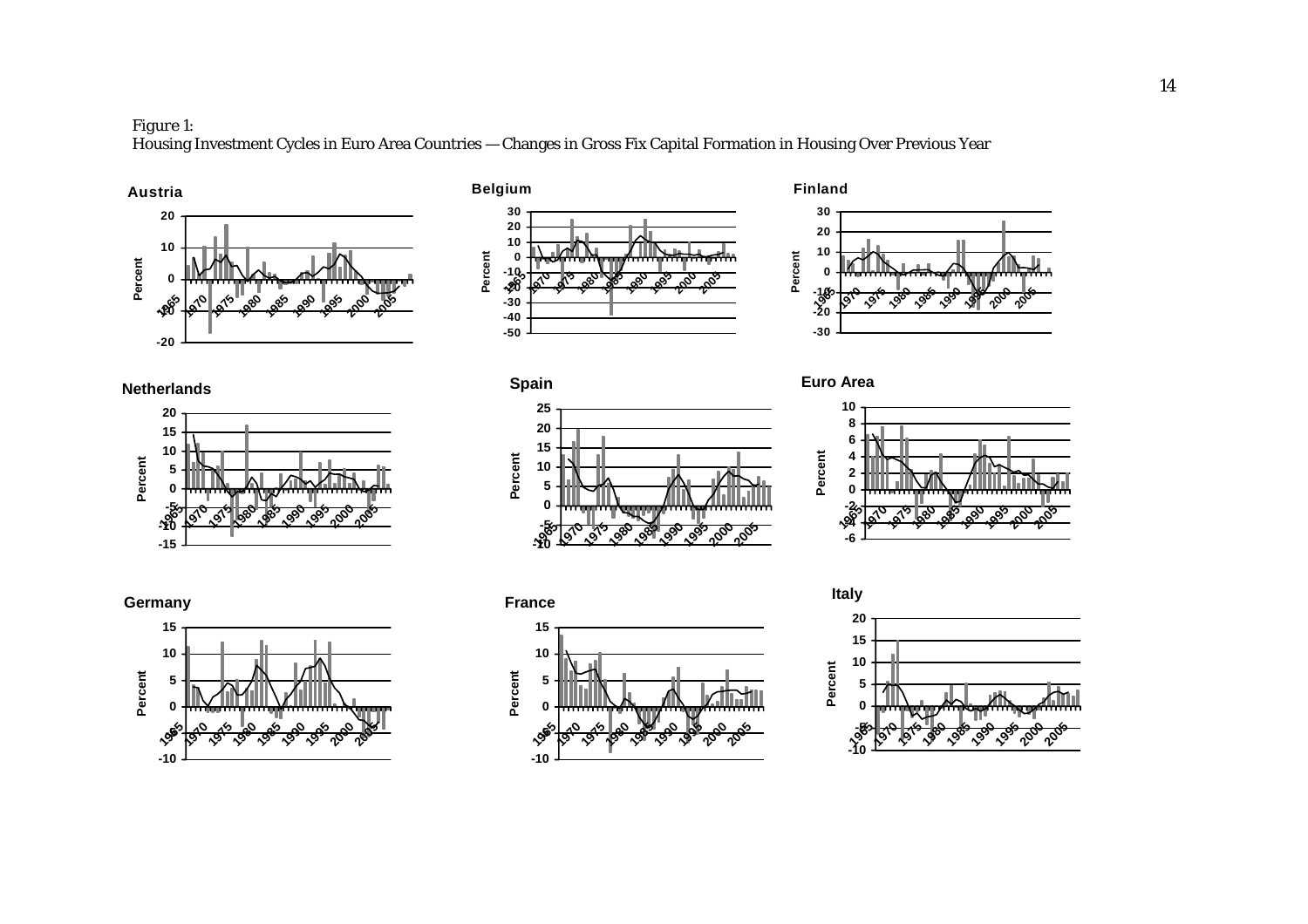

*Figure 2:*  Residential Investment Growth in Large Euro Area Countries

Remark: Euro area recession phases are shaded in grey.

*Source:* OECD Economic Outlook Database, German Federal Statistical Office; own calculations.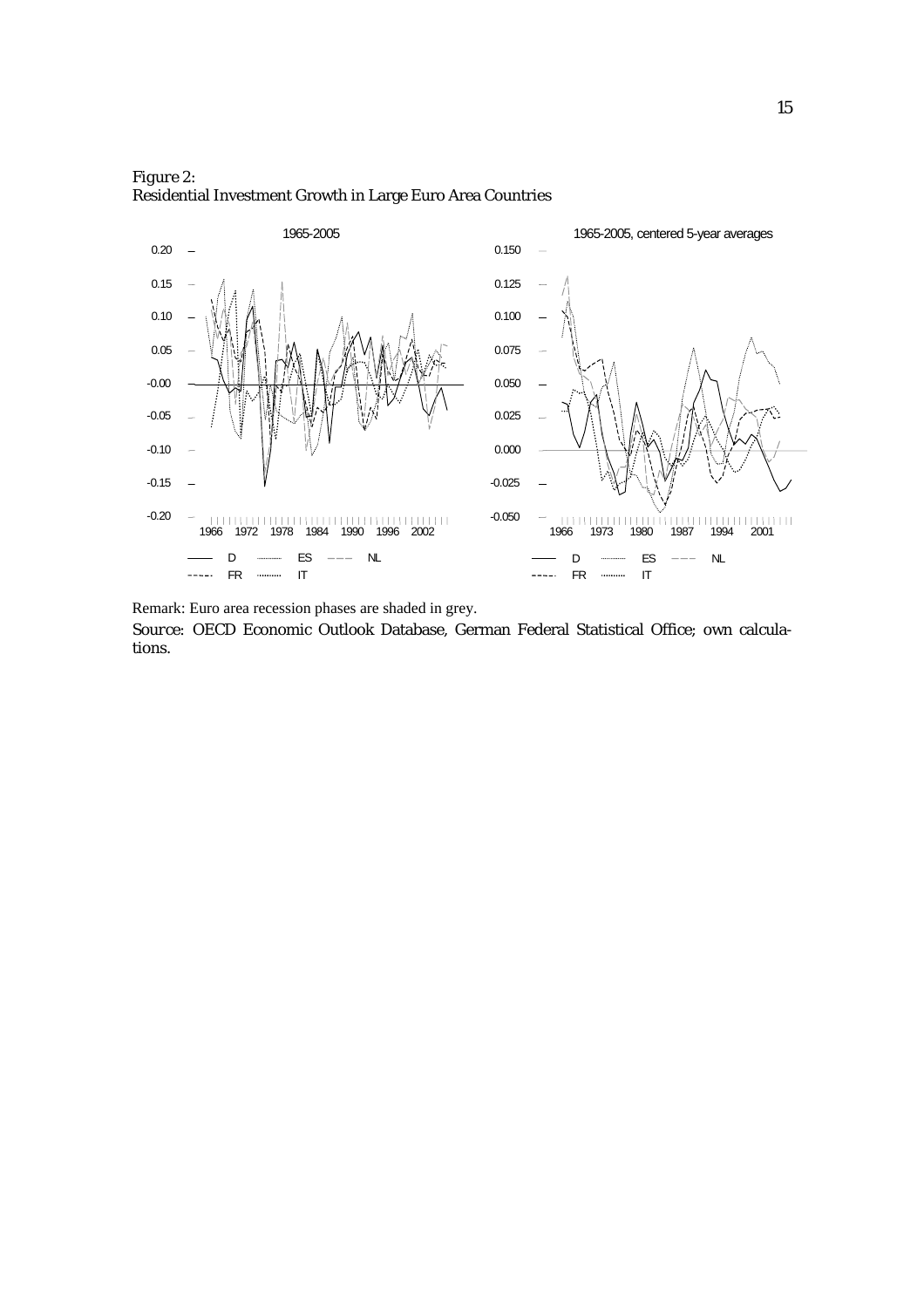



*Source:* OECD Economic Outlook Database, own calculations.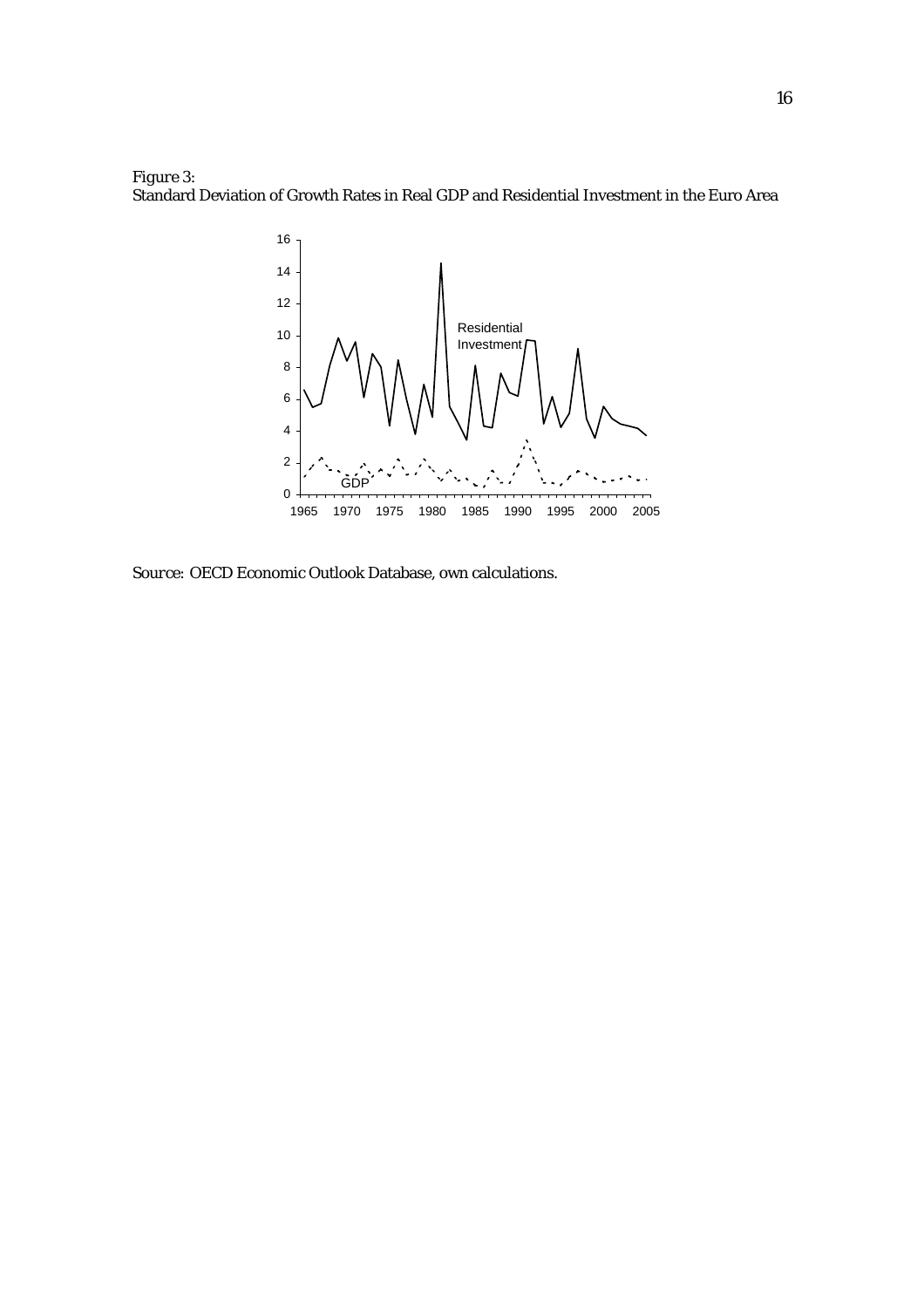*Figure 4:* 

Housing Investment and Population Cycles in Euro Area Countries — Changes in Population Over Previous Year and 5-Year-Moving-Average of Changes in Gross Fix Capital Formation in Housing





















**Finland**







**Euro Area**

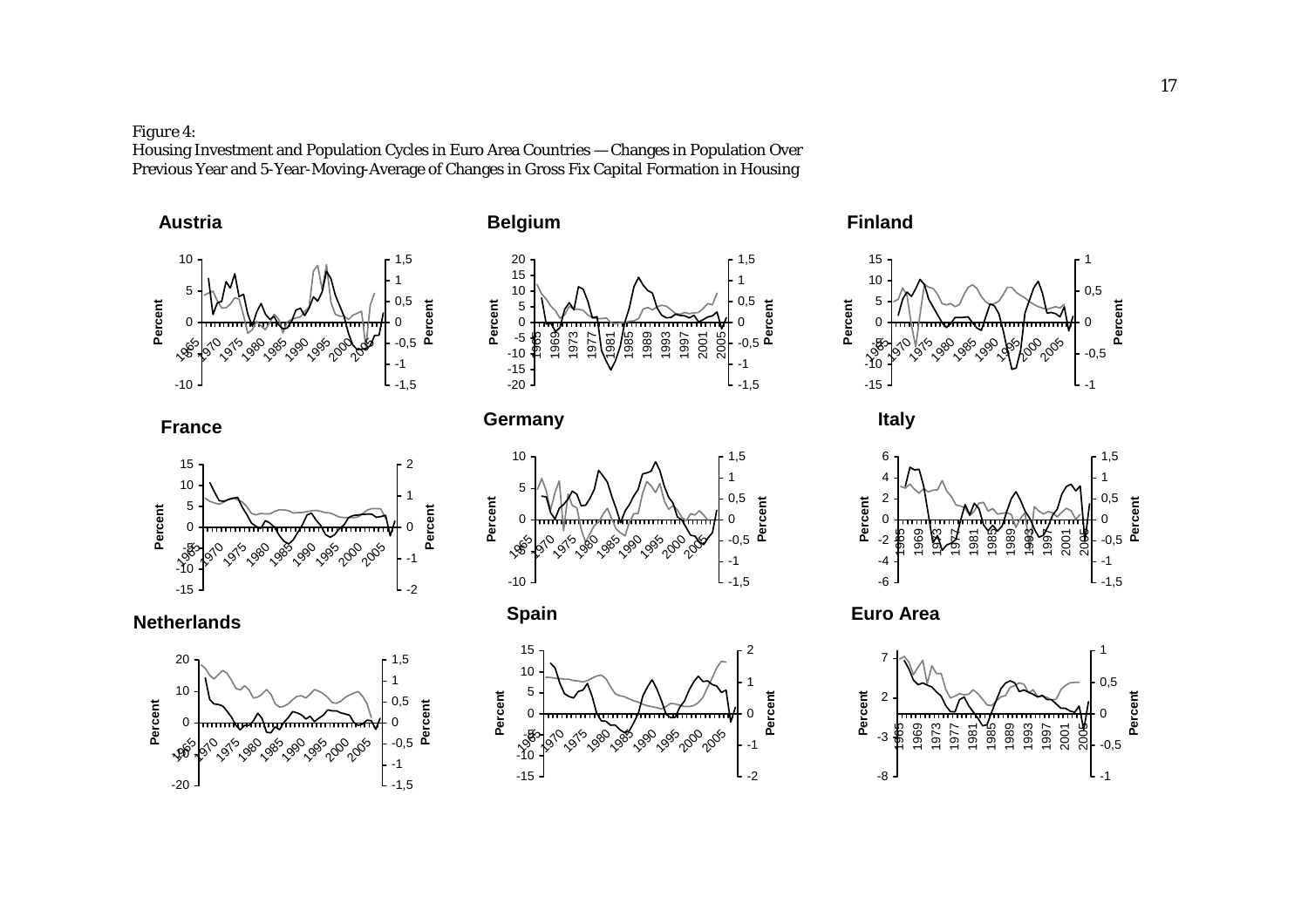



*Source:* OECD Economic Outlook Database; own calculations.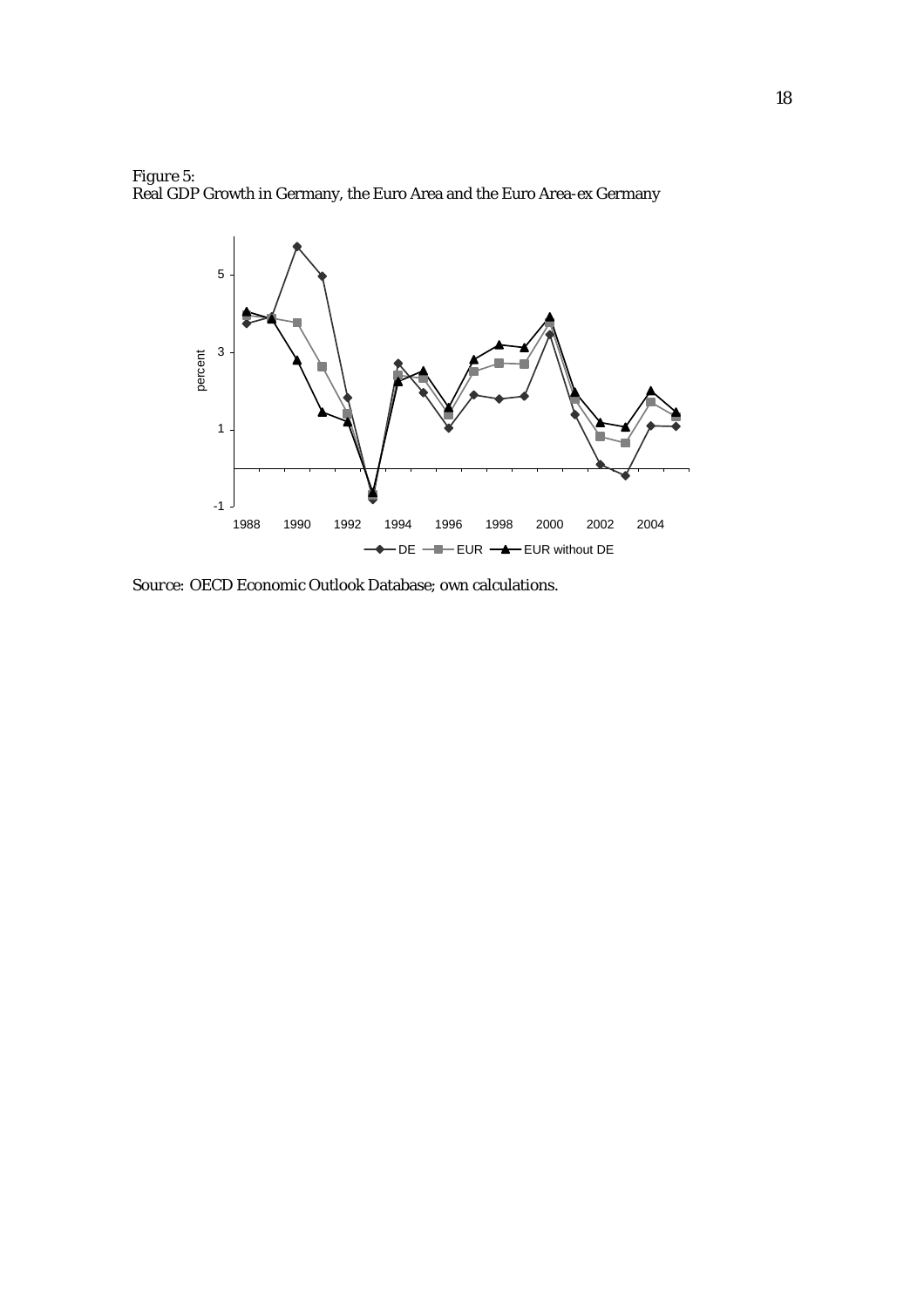



*Source:* OECD Economic Outlook Database; own calculations.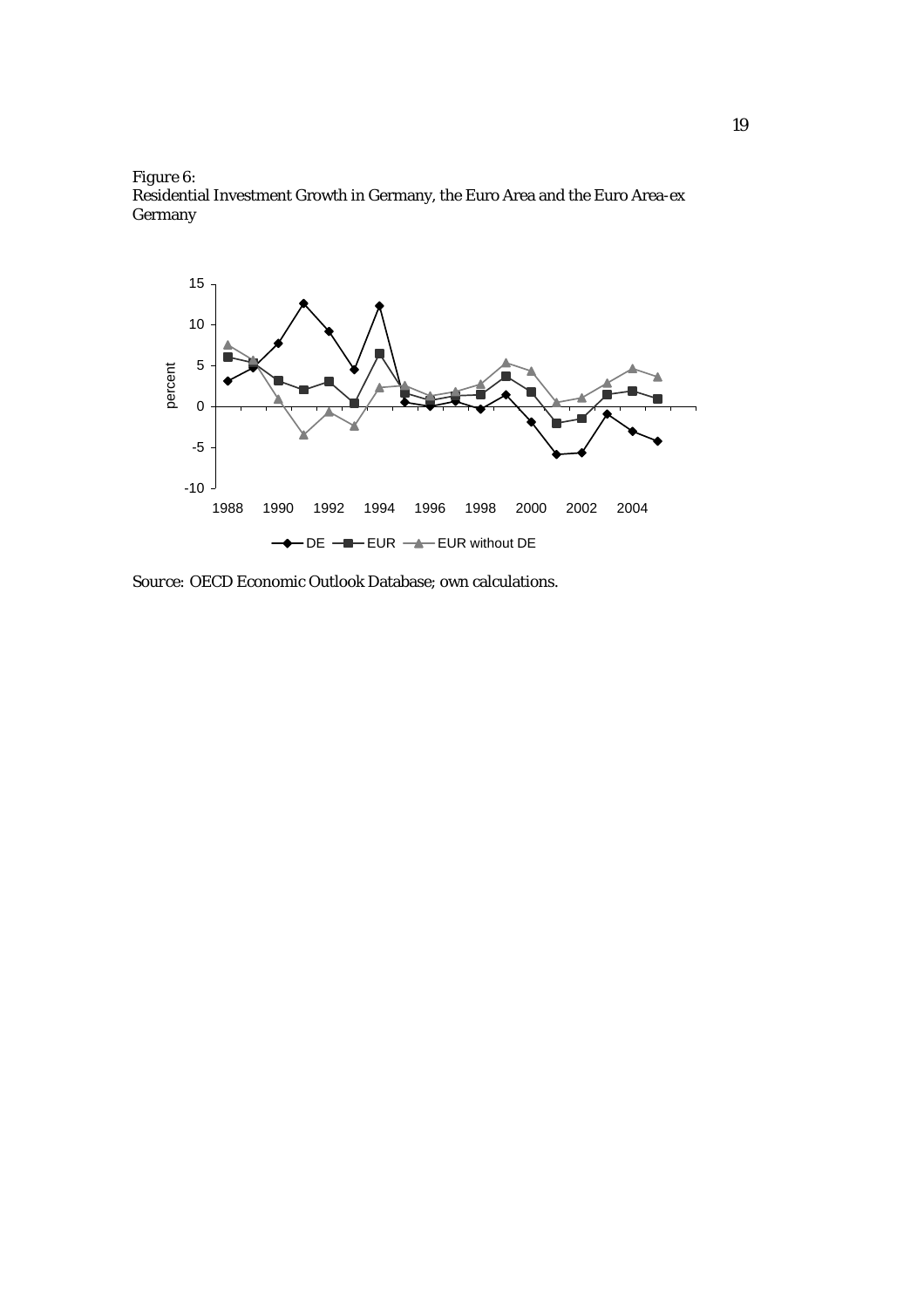

Contribution of Residential Investment and Other Demand Components to the Growth Differential in Real GDP between Euro Area-ex Germany and Germany



*Source:* OECD Economic Outlook Database; own calculations.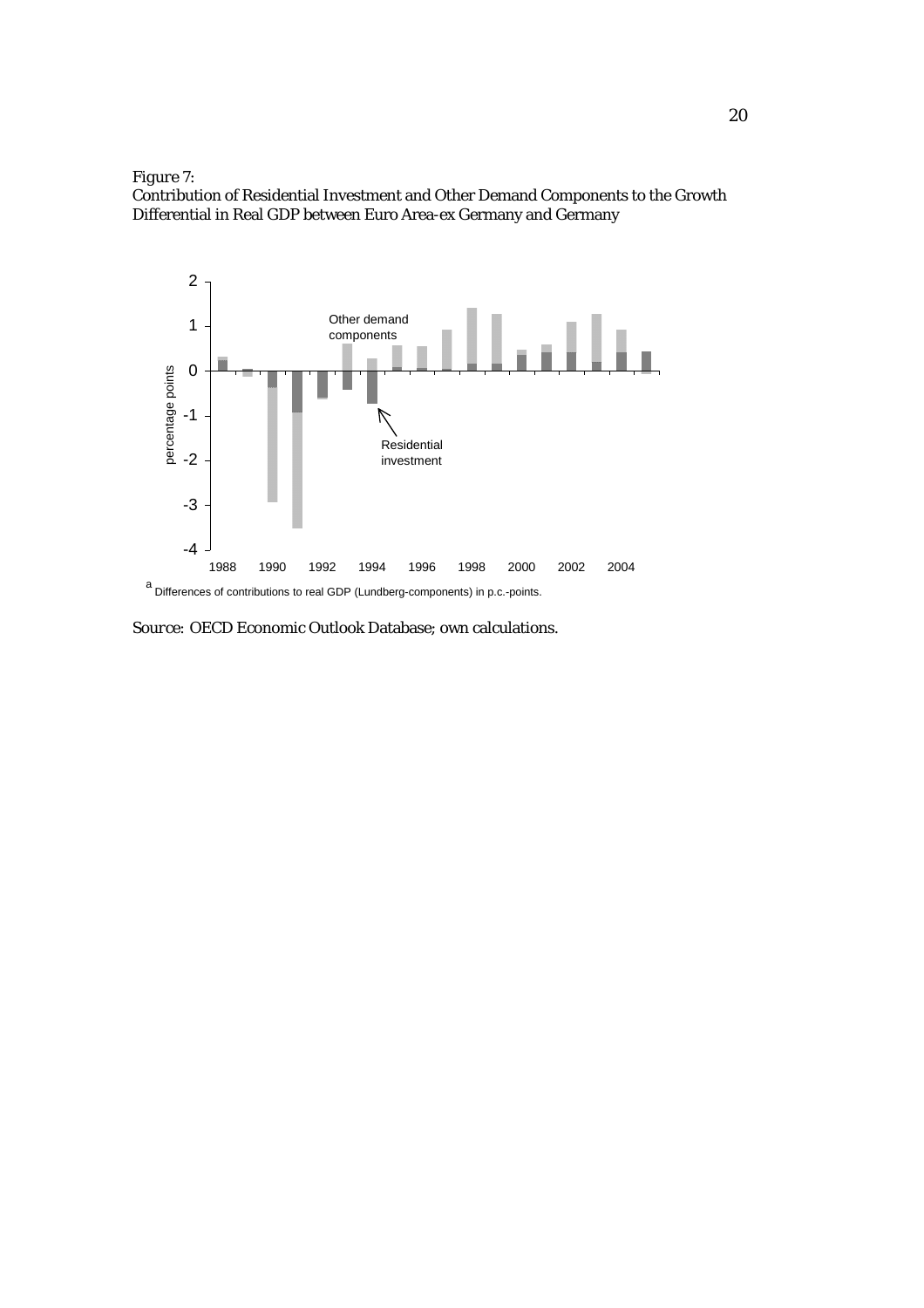*Figure 8:* 

Residential Investment in Relation to the Housing Stock in Germany and in the Euro Area–ex Germany (percent)



*Source:* OECD Economic Outlook Database, German Federal Statistical Office; own calculations.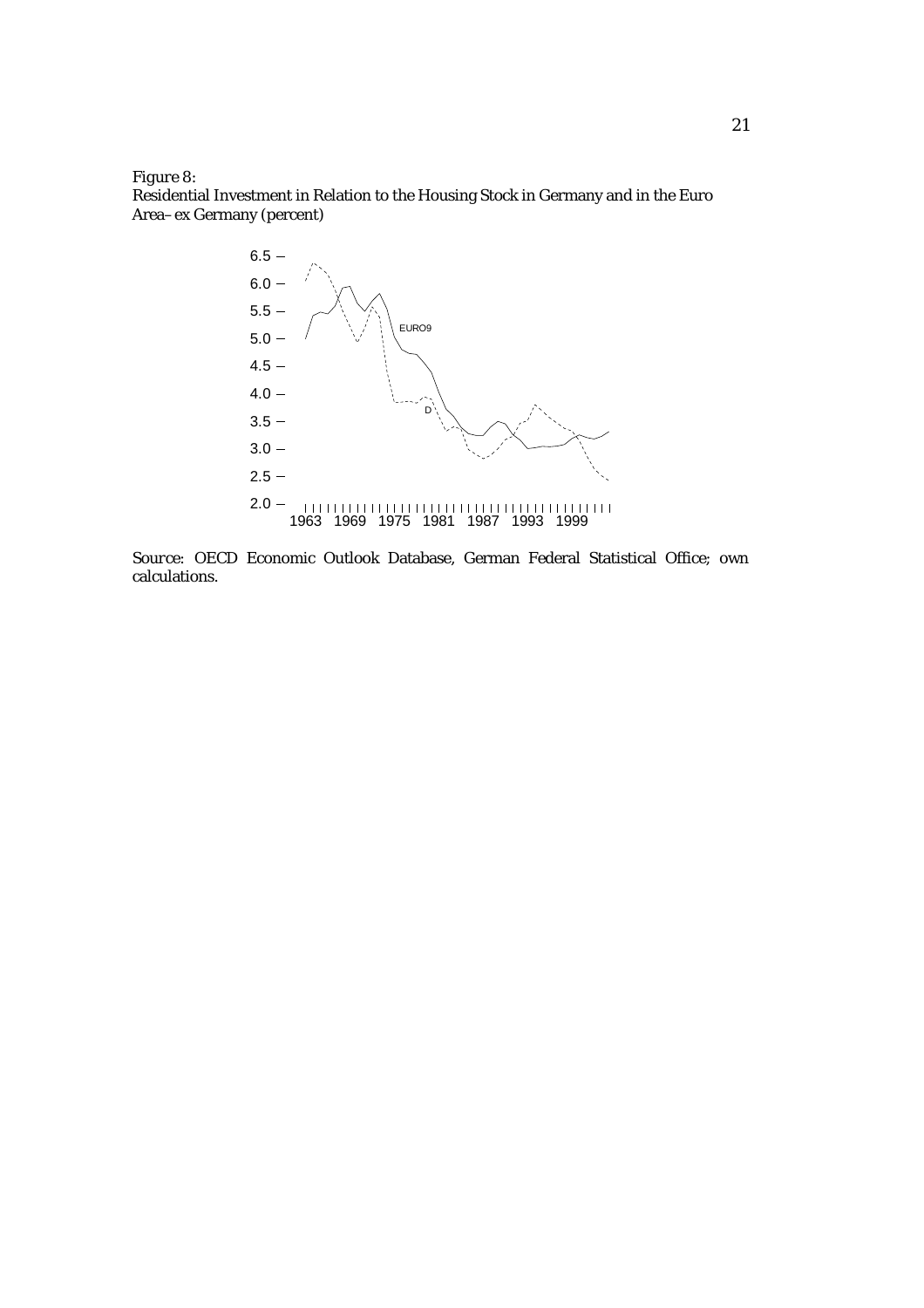*Figure 9:* 

Real Interest Rates and Population Growth Rates in Germany and in the Euro Area–ex Germany (percent)



*Source:* OECD Economic Outlook Database, German Federal Statistical Office; own calculations.